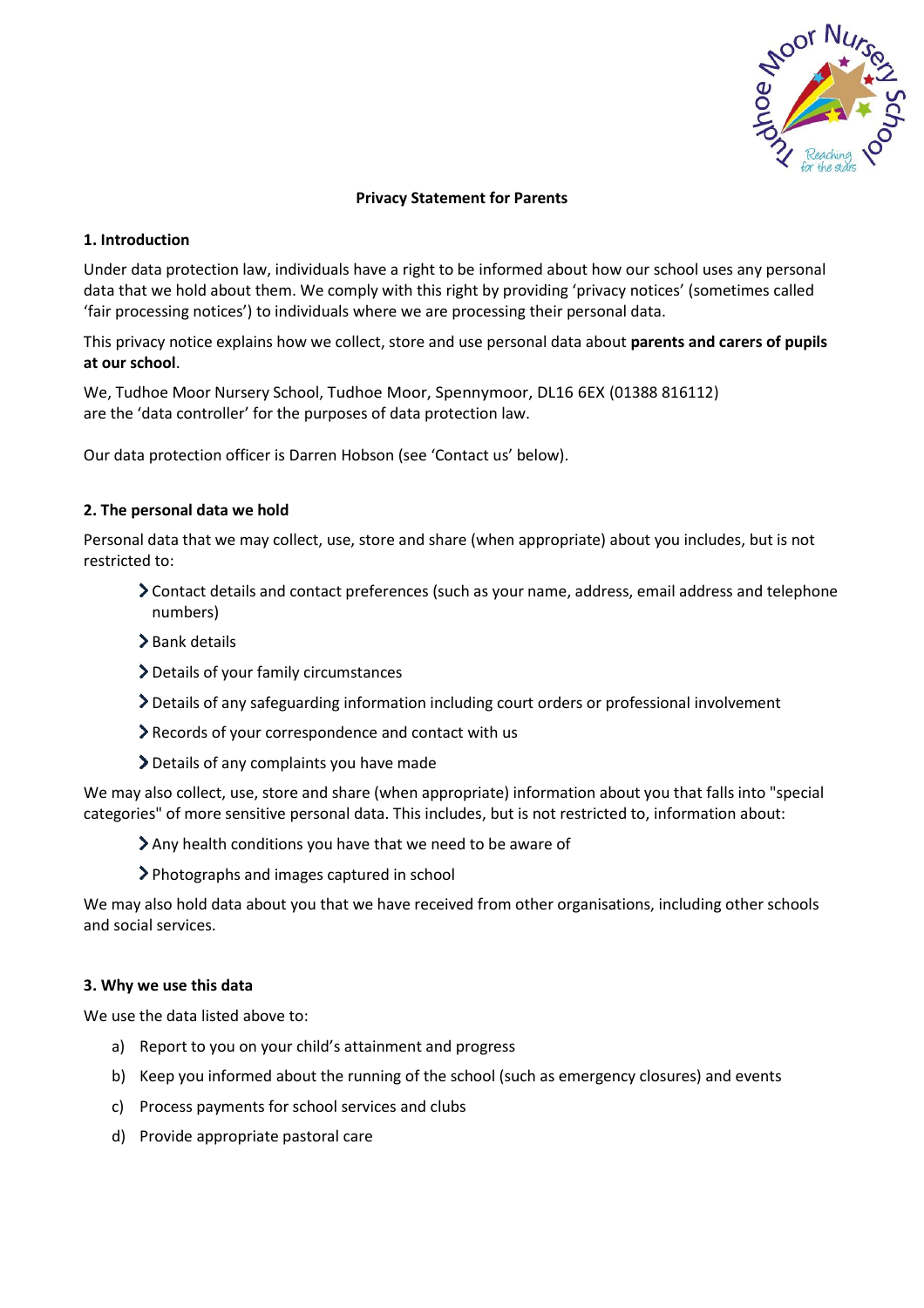- e) Protect pupil welfare
- f) Assess the quality of our services
- g) Carry out research
- h) Comply with our legal and statutory obligations

# **3.1 Use of your personal data for marketing purposes**

Where you have given us consent to do so, we may send you marketing information by email or text promoting school events, campaigns, charitable causes or services that may be of interest to you.

You can withdraw consent or 'opt out' of receiving these emails and/or texts at any time by clicking on the 'Unsubscribe' link at the bottom of any such communication, or by contacting us (see 'Contact us' below).

### **3.2 Use of your personal data in automated decision making and profiling**

We do not currently process any personal data through automated decision making or profiling. If this changes in the future, we will amend any relevant privacy notices in order to explain the processing to you, including your right to object to it.

### **4. Our lawful basis for using this data**

Our lawful bases for processing your personal data for the purposes listed in section 3 above are as follows:

- For the purposes of 3a, 3b, 3c 3d, 3e, 3f, 3g and 3h above in accordance with the 'public task' basis – we need to process data to fulfil our statutory functions as a school.
- For the purposes of 3h above in accordance with the 'legal obligation' basis we need to process data to meet our responsibilities under law.
- $\triangleright$  For the purposes of 3b and 3c above in accordance with the 'consent' basis we will obtain consent from you to use your personal data if using your contact details for marketing or promotion purposes and any online payment systems.
- For the purposes of 3e above , in accordance with the 'vital interests' basis we will use this personal data in a life-or-death situation

Where you have provided us with consent to use your data, you may withdraw this consent at any time. We will make this clear when requesting your consent, and explain how you would go about withdrawing consent if you wish to do so.

### **4.1 Our basis for using special category data**

For 'special category' data, we only collect and use it when we have both a lawful basis, as set out above, and one of the following conditions for processing as set out in data protection law:

- $\triangleright$  We have obtained your explicit consent to use your personal data in a certain way
- We need to perform or exercise an obligation or right in relation to employment, social security or social protection law
- We need to protect an individual's vital interests (i.e. protect your life or someone else's life), in situations where you're physically or legally incapable of giving consent
- The data concerned has already been made manifestly public by you
- $\triangleright$  We need to process it for the establishment, exercise or defence of legal claims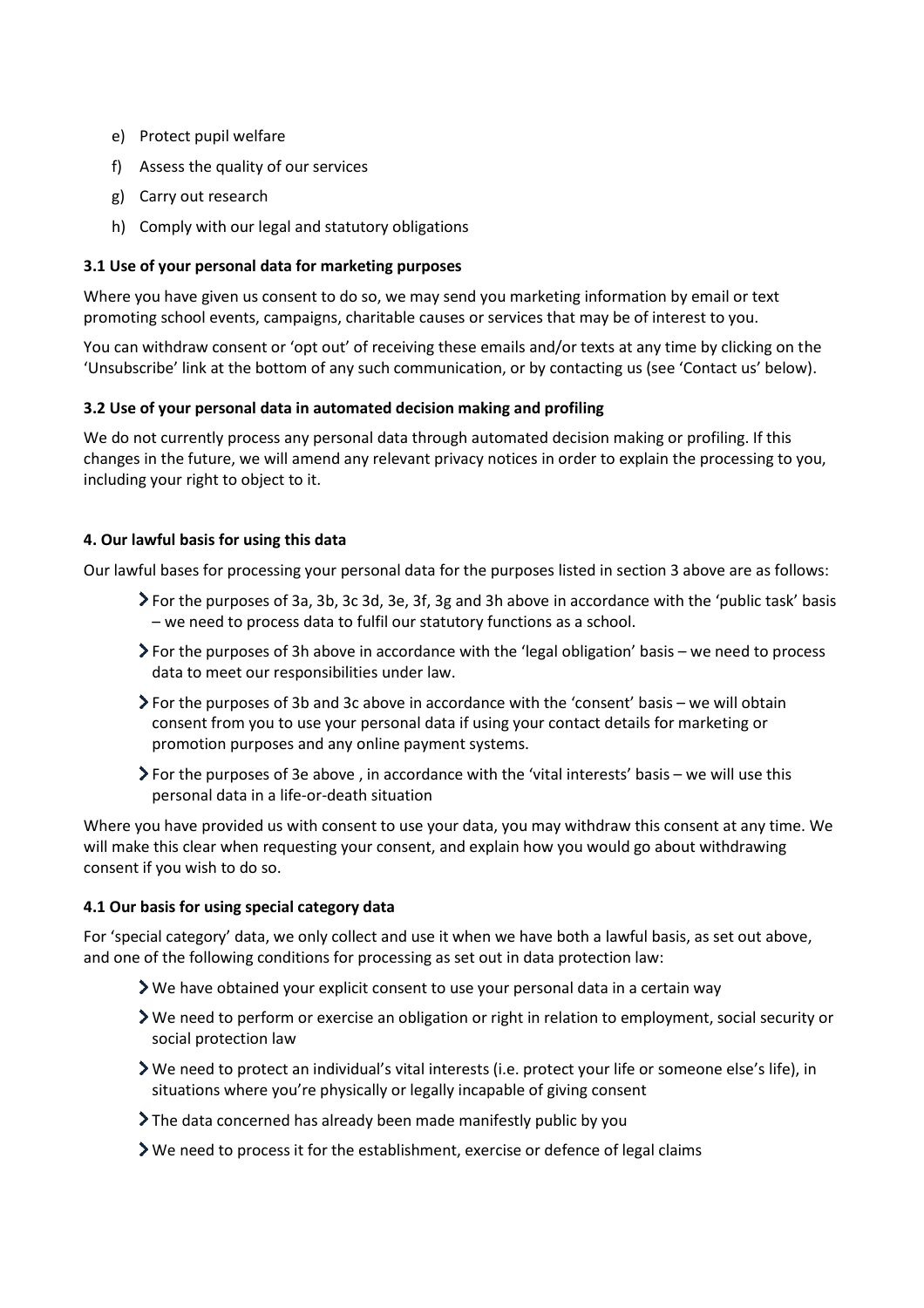- We need to process it for reasons of substantial public interest as defined in legislation
- We need to process it for health or social care purposes, and the processing is done by, or under the direction of, a health or social work professional or by any other person obliged to confidentiality under law
- We need to process it for public health reasons, and the processing is done by, or under the direction of, a health professional or by any other person obliged to confidentiality under law
- We need to process it for archiving purposes, scientific or historical research purposes, or for statistical purposes, and the processing is in the public interest

For criminal offence data, we will only collect and use it when we have both a lawful basis, as set out above, and a condition for processing as set out in data protection law. Conditions include:

- We have obtained your consent to use it in a specific way
- We need to protect an individual's vital interests (i.e. protect your life or someone else's life), in situations where you're physically or legally incapable of giving consent
- The data concerned has already been made manifestly public by you
- We need to process it for, or in connection with, legal proceedings, to obtain legal advice, or for the establishment, exercise or defence of legal rights
- We need to process it for reasons of substantial public interest as defined in legislation

# **5. Collecting this data**

While the majority of information we collect about you is mandatory, there is some information that can be provided voluntarily.

Whenever we seek to collect information from you, we make it clear whether you must provide this information (and if so, what the possible consequences are of not complying), or whether you have a choice.

Most of the data we hold about you will come from you, but we may also hold data about you from:

- > Local authorities
- Government departments or agencies
- Your children
- Police forces, courts, tribunals

### **6. How we store this data**

We keep personal information about you while your child is attending our school. We may also keep it beyond their attendance at our school if this is necessary. Our Record Keeping and Retention Policy sets out how long we keep information about visitors. The policy is available on the school website and also by request from the school office or Data Protection Officer.

We have put in place appropriate security measures to prevent your personal information being accidentally lost, used or accessed in an unauthorised way, altered or disclosed.

We will dispose of your personal data securely when we no longer need it.

### **7. Who we share data with**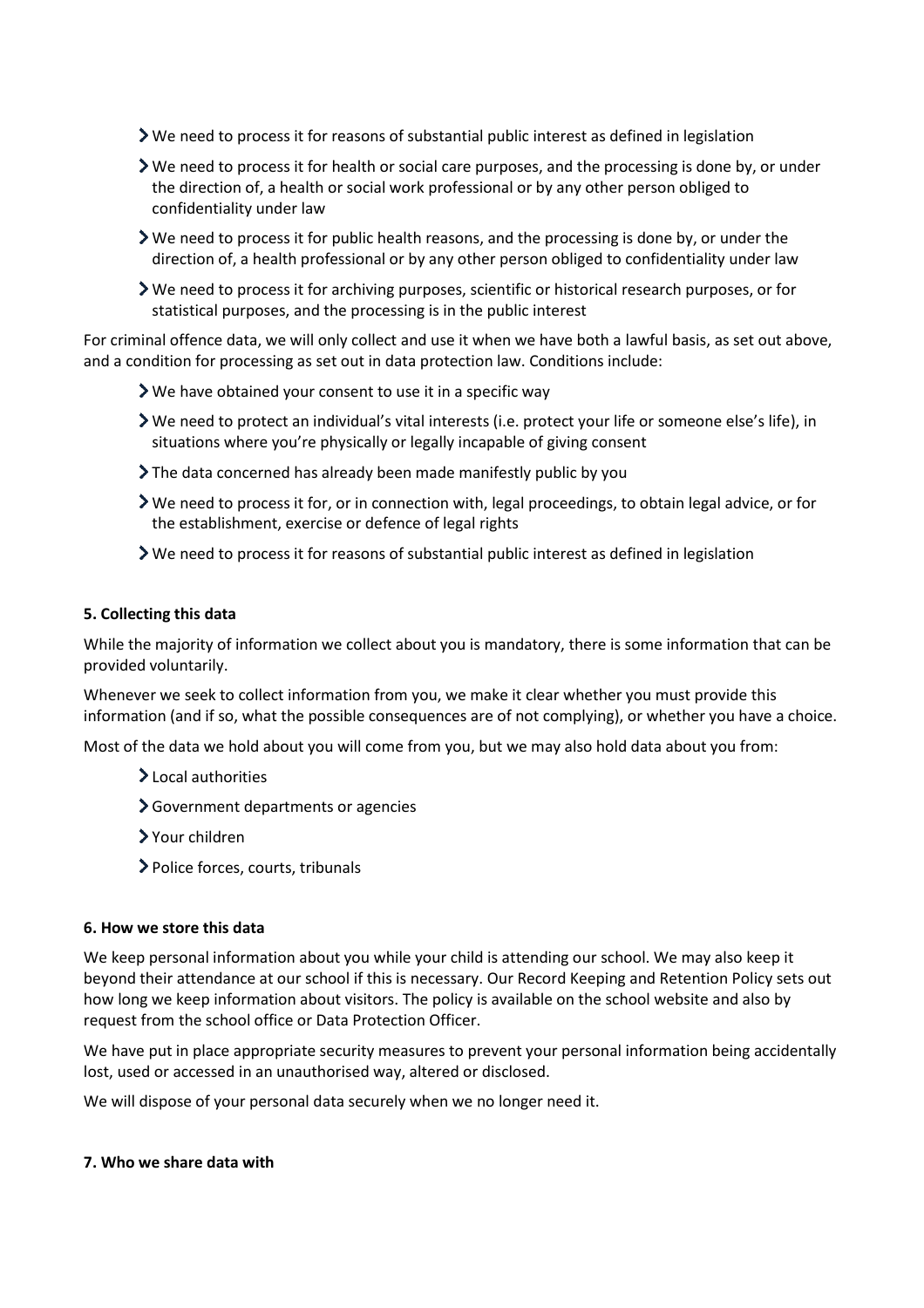We do not share information about you with any third party without consent unless the law and our policies allow us to do so.

Where it is legally required, or necessary (and it complies with data protection law), we may share personal information about you with:

- $\geq$  Our local authority to meet our legal obligations to share certain information with it, such as safeguarding concerns and information about exclusions
- Government departments or agencies
- > Our regulator, Ofsted
- > Suppliers and service providers
- > Financial organisations
- > Our auditors
- > Survey and research organisations
- > Health authorities
- Security organisations
- > Health and social welfare organisations
- Professional advisers and consultants
- Charities and voluntary organisations
- Police forces, courts, tribunals

#### **7.1 Transferring data internationally**

We may share personal information about you with international third parties outside of the European Economic Area, where different data protection legislation applies

Where we transfer your personal data to a country or territory outside the European Economic Area, we will do so in accordance with data protection law.

In cases where we have to set up safeguarding arrangements to complete this transfer, you can get a copy of these arrangements by contacting us.

#### **8. Your rights**

### **8.1 How to access personal information that we hold about you**

You have a right to make a 'subject access request' to gain access to personal information that we hold about you.

If you make a subject access request, and if we do hold information about you, we will (subject to any exemptions that may apply):

- $\sum$  Give you a description of it
- Tell you why we are holding and processing it, and how long we will keep it for
- Explain where we got it from, if not from you
- Tell you who it has been, or will be, shared with